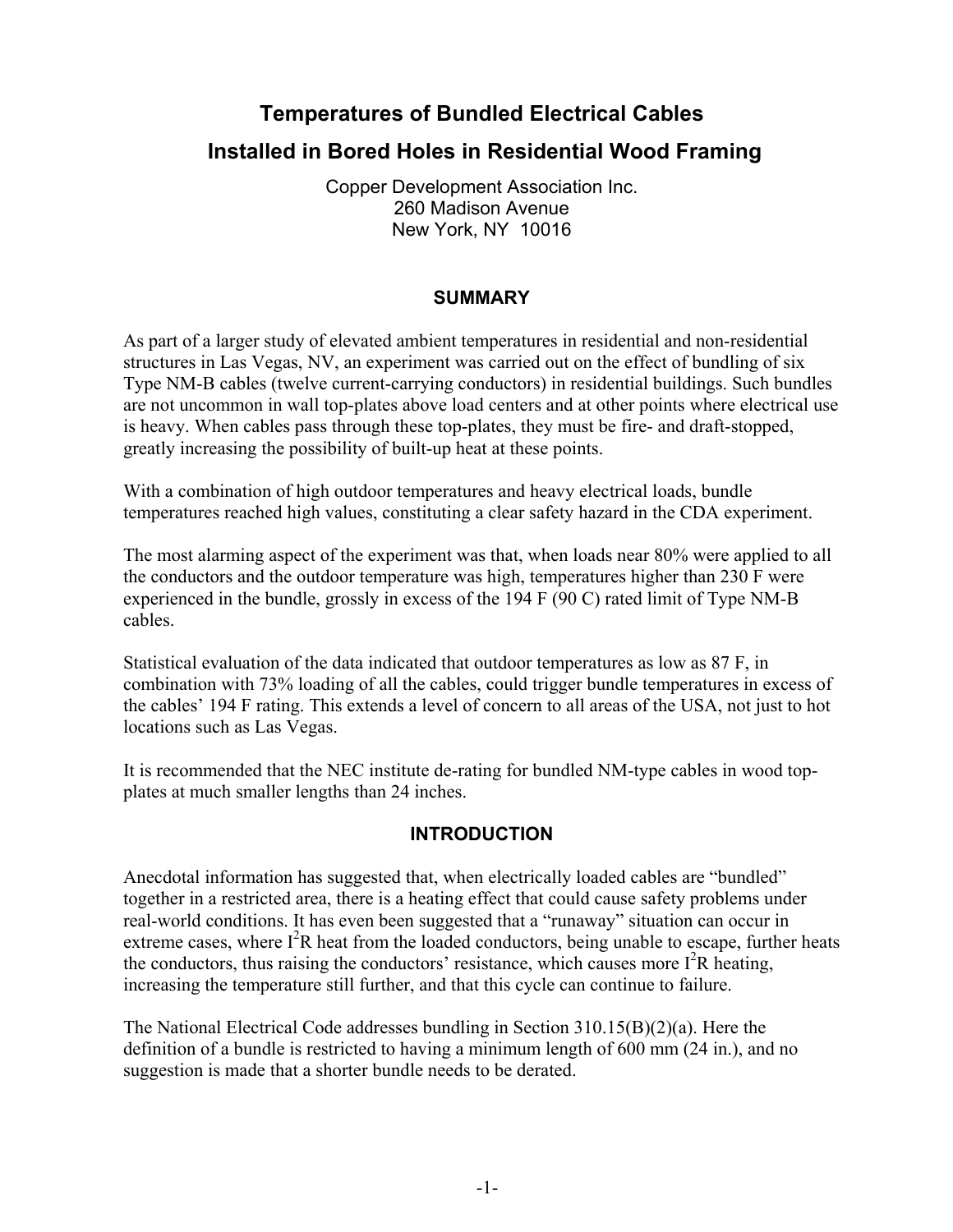In the course of conducting an Elevated Ambient Temperature Study (EATS) in residential and non-residential structures, Copper Development Association Inc. included one bundle of NMtype cables in a residential-type structure, to determine if there were safety issues during heavy, but Code-acceptable, levels of loading. Since it is common for bundled cables to pass through top plates in walls above load centers and at other locations containing a concentration of electrical applications, a top plate was used for the bundle experiment.

## **EXPERIMENTAL PROCEDURE**

**Building.** The experiment was conducted in a single-story 10-foot by 12-foot simulated residential building at CDA's research site in Las Vegas, NV during the summer months of 2002. The building is a free-standing wood-framed structure with a hip-type roof with a slope of 4:12 on all four sides **(Figure 1)**. The building is oriented so that one 12-foot wall (in which the experiment was conducted) faces south.



**Figure 1. Test residential structure used in experiment (South-facing wall on right)** 

The exterior height of the roof at the peak is approximately 11 feet above floor level. The roof is sheathed with ½-inch plywood and covered with two layers of 15-pound roofing felt and one layer of GAF charcoal asphalt shingles.

The building has wall framing of  $2 \times 4$  Douglas Fir #2 on 16-inch centers. Exterior sheathing is 5/8-inch T1-11 wood siding, while interior walls are 5/8-inch gypsum drywall. Wall insulation is R-13 Owens Corning fiberglass batts faced with kraft paper on the interior side.

The ceiling is also 5/8-inch gypsum drywall. Ceiling insulation consists of R-19 Owens Corning fiberglass batts faced with kraft paper on the interior side. The attic is ventilated at  $1/150<sup>th</sup>$  of the attic area using circular eave vents in the small overhang in each joist space.

The living space in the building was air conditioned to approximately 78 F, though this temperature could rise temporarily when the door was opened on a hot day.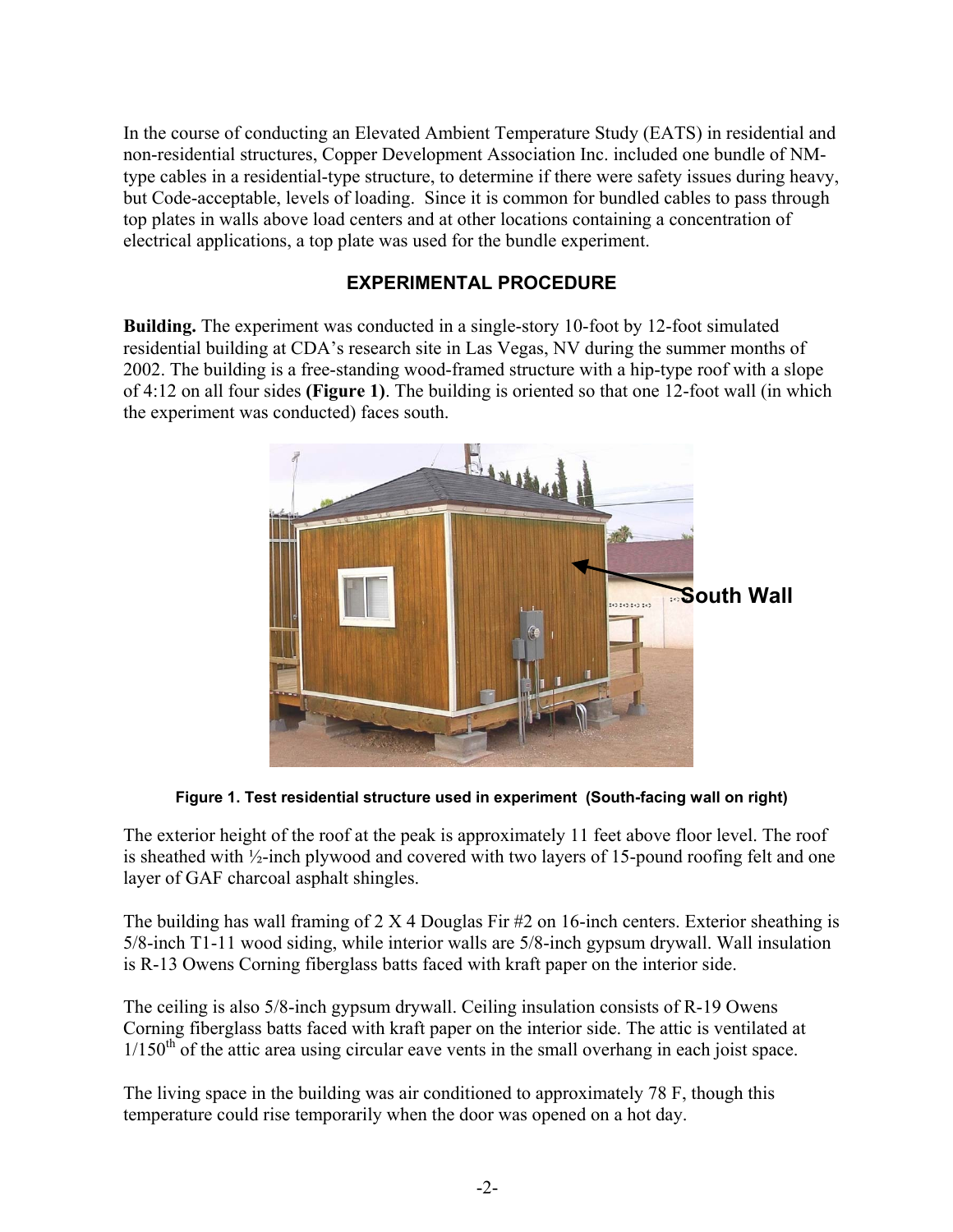**Cable bundle.** The bundle consisted of a total of six NM-B cables, two each of 14/2 w/G, 12/2 w/G, and 10/2 w/G. The bundle is located in the top plate at about the middle of the south wall of the building. The cables were of the color-coded types with jackets colored white for AWG 14, yellow for AWG 12 and orange for AWG 10. The bundle was located in a top plate which consisted of two-2X4s and one-1X4, for a total bundle length within the 1-1/2" hole bored vertically through the top plate of approximately 3-1/2 inches. The six cables were actually three cables passing up through the hole, then looped above the top plate (with care taken to separate the cables to minimize any bundling effects outside the bored hole) and passing back down through the hole. The cables were spread apart below the hole as well to minimize the length of the bundle effect. **Figure 2** is a photograph of the bundle before fire-stopping and installation of the insulation and interior drywall.



**Figure 2. Bundle of 6 NM-B cables installed in top plate** 

Fire- and draft-stopping was accomplished, in accordance with accepted practice, using foam insulating material, with some fiberglass added from the top side to complete the seal.

**Electrical loading.** There were 12 loaded conductors in the 1-1/2" diameter bundle – six phase conductors and six grounded (neutral) conductors. This consisted of 4-AWG 14, 4-AWG 12 and 4-AWG 10 copper conductors. The six bare grounding conductors, which carried no current, were not considered. Currents were generated using resistance loads – mineral insulated heating cables, supplemented by incandescent lamps to "fine-tune" the currents. The load elements were remote from the test building so that their heating would have no effect on the experiment.

At various times the cables were subjected to loads varying from 60% of rated loads to the limit (for continuous loads) of 80%. The reason for this is that it took considerable time to "finetune" the experiment by adjusting resistance loads. (The bundle experiment was only a small part of an overall experimental program.) In the earlier days of the experiment (early June 2002), the loading was at about 60%, and the loads were applied only from 10 AM to 4 PM. To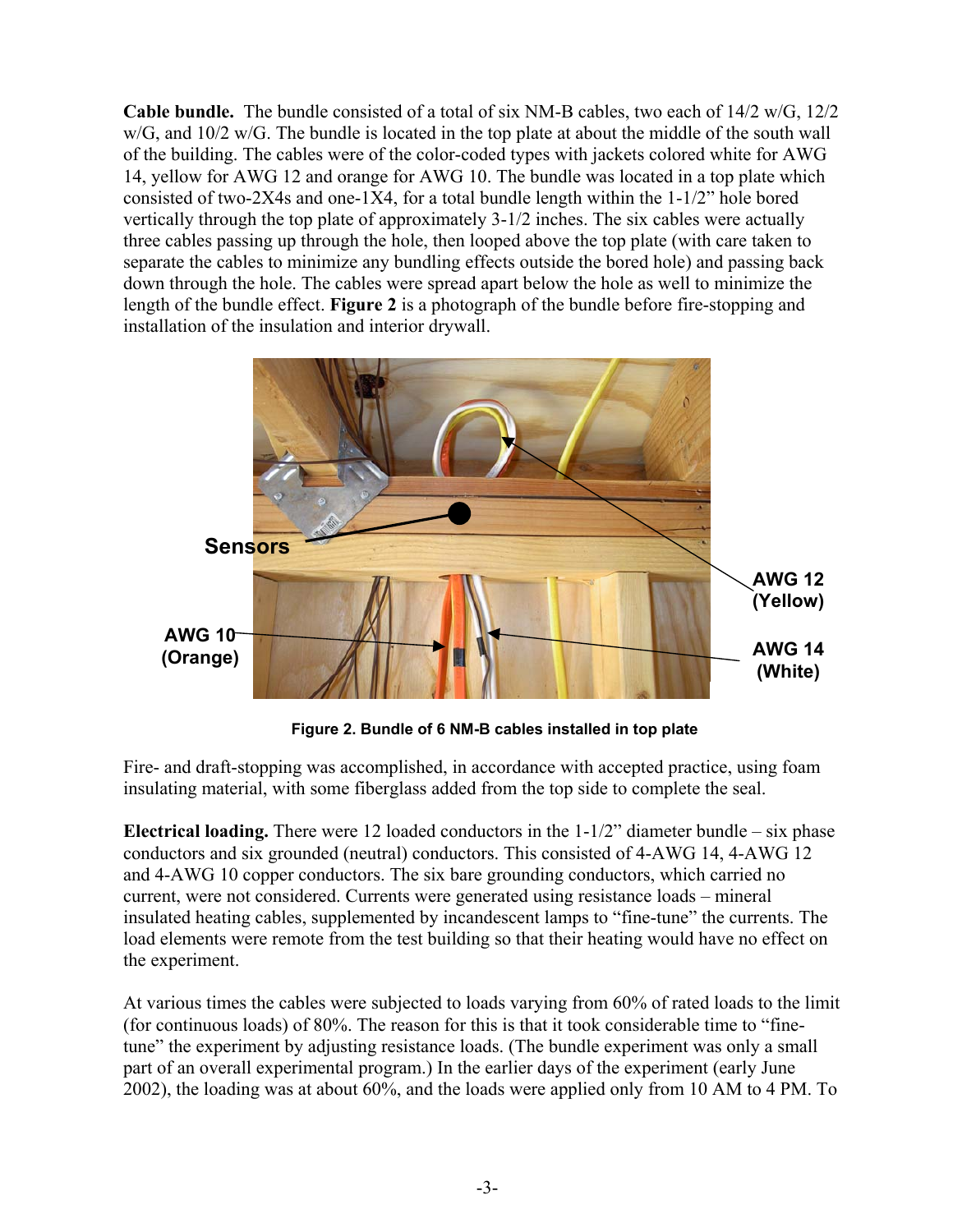be consistent only that same six-hour period of the day was analyzed for the 73% loading in July and the 80% loading in August, even though the experiment was turned on for more hours.

On a given day both electrical loading and ambient heat built up during the daylight hours caused the conductors to heat up, thus increasing their resistance (R). As the resistance increased, the current passing through each of the circuits gradually decreased, since the applied voltage  $(E)$  from the utility was essentially constant  $(I=E/R)$ . No corrections were made for these decreases in current as a typical day progressed (such as by further increasing the load elements). The three ranges shown in the final tabulation are a nominal 60% range for the June 6-9, 2002 period, a nominal 73% for the July 25-31, 2002 period and a nominal 80% for the August 11-15, 2002 period. It should be noted again that these ranges were not pre-selected, but the pattern of loading resulted from evolution of the larger experimental program.

**Comparison Temperatures.** Outdoor temperatures were measured, using a standard six-plate solar radiation shield containing a thermocouple installed in a housing. For comparison purposes temperatures were also measured within other bays of the south wall on the jackets of unloaded NM-B cables of the same type and AWG sizes as the cables in the bundle. Either of these can be considered the "base" temperature to which bundle temperatures can be compared.

**Temperature measurement.** Temperatures were measured using copper-constantan thermocouples attached with electrical tape to the outer jackets of each of the three cables before they were bundled together. The cables were then inserted in the bored hole so that the thermocouples were positioned approximately midway in the 3-1/2" length of the hole (Figure 2), and the aforementioned fire-stop materials were then applied. The thermocouple wires were run to a high-capacity data logger in an adjacent building, which recorded and stored the temperatures at one-minute intervals. All tabulations were done with data at 15-minute intervals. (Note: The overall CDA experiment involved a total of about 160 temperature measurement points; hence the need for the high-capacity data logger.) The same measurement method was used for the unloaded NM cables in other bays of the south wall of the building, which were used for comparison.

Further details of the experimental procedures and equipment used are available on request.

## **RESULTS**

A typical pattern for the temperature of the unloaded cable in the south wall, the temperature of the cable in the bundle and the outdoor temperature is shown in **Figure 3** for June 6, 2002. By 10 AM the current is just being turned on and the bundle temperature is 12 F higher than that of the unloaded cable, and about the same as the outdoor temperature. As the effect of the 60% current (12 amps for the AWG 12 wire shown here) becomes apparent the cable in the bundle heats up considerably higher than the unloaded wires, the latter staying about the same as the outdoor temperature. The difference between the loaded and unloaded wires reaches a peak of about 58 F at 3:30 PM.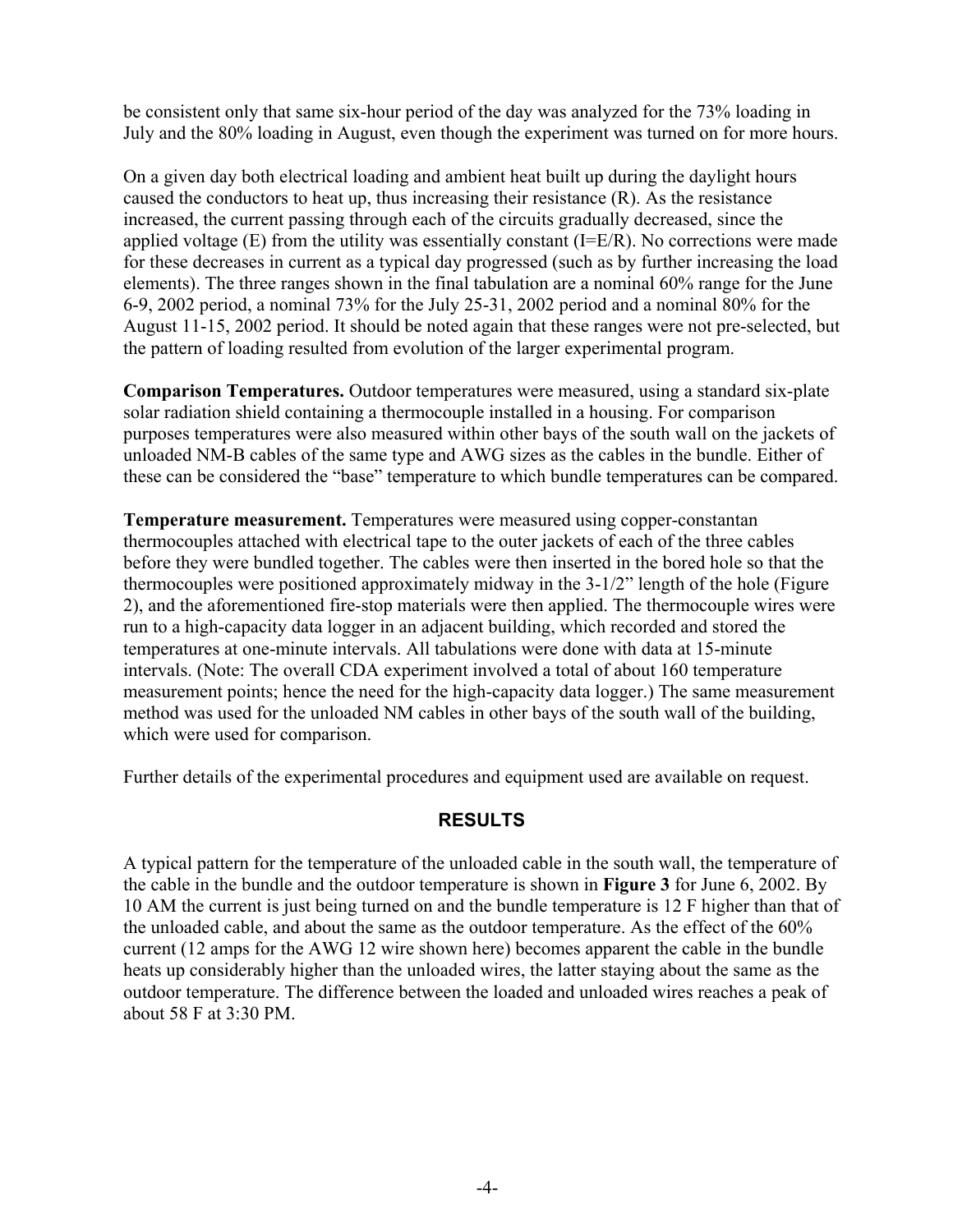

**Figure 3. Relationship of outdoor temperature and the temperatures of unloaded cable and bundled cables (60% loading) on June 6, 2002** 

**Figure 4** shows the same data for August 14, when the cable was loaded at 80% (16 amps). This day actually had about the same outdoor temperature as June 6, with most of the day in the 100 – 110 F range. Here the loaded cable is above the 194 F limit over the entire 10 AM - 4 PM period, and runs as much as 109 F hotter than the unloaded cable. Of special note is that the cable temperature reaches a peak temperature of 233 F at 2:45 PM. *This latter temperature is nearly 40 F higher than the allowable limit for 90 C (194 F) cable.* 



**Figure 4. Relationship of outdoor temperature and the temperatures of unloaded cable and bundled cables (80% loading) on August 14, 2002**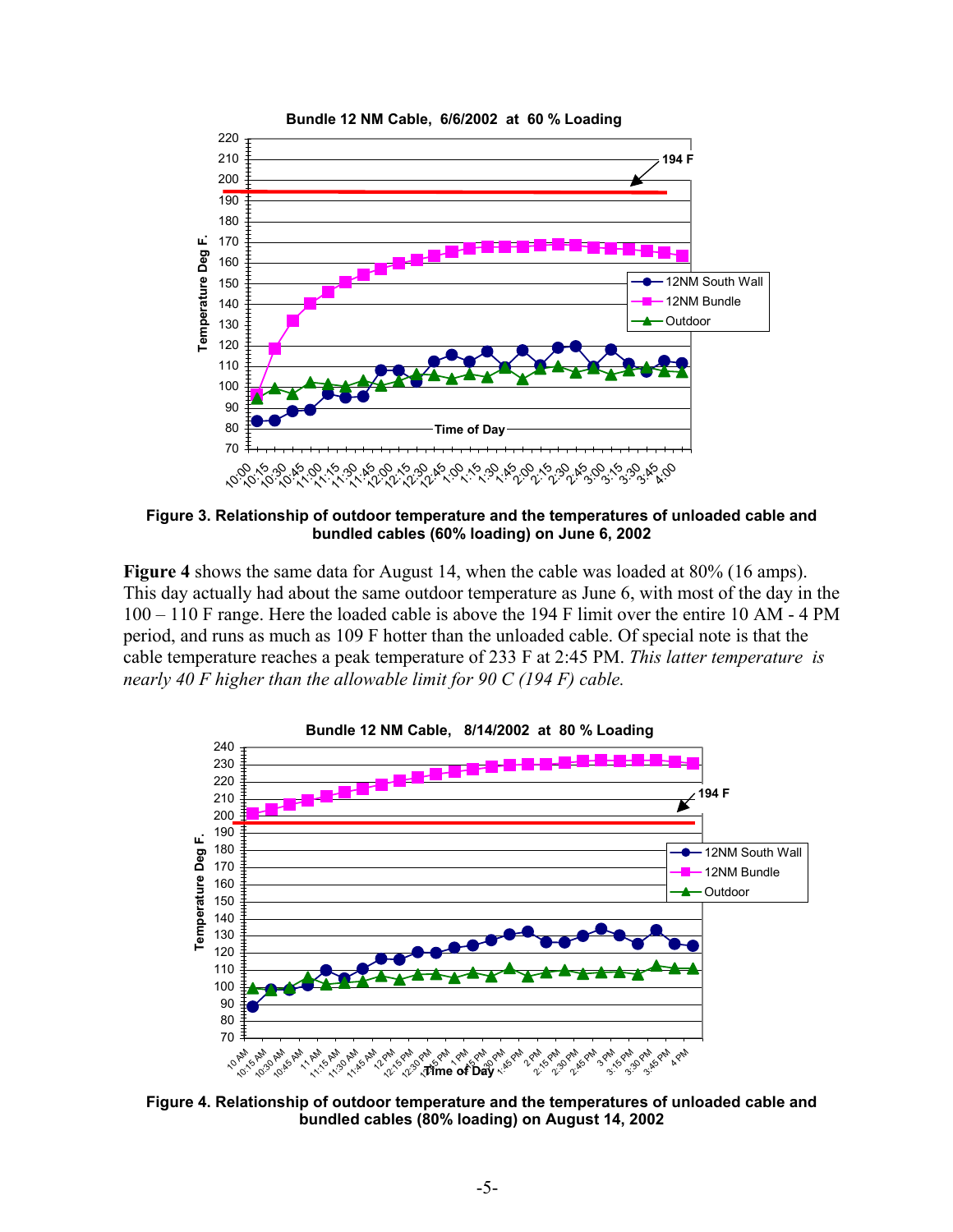The relationship of bundle temperature and degree of electrical loading is shown in **Figure 5**, again for AWG 12 cable, with very similar results for AWG 14 and 10 cables. In this figure all the 15-minute data points for the three time periods were plotted. The results show up as three fairly tight clusters of data points. The lower left cluster is for the June 6-9 period at about 60% loading, the middle cluster was for the July 25-31 period at 73% loading and the upper right cluster is for 80% loading in the August 11-15 period. This figure shows dramatically that 60% is a "safe" level, at least in terms of the bundle temperature remaining below the critical 194 F rating of the cable. 73% loading, on the other hand, resulted in many points being above the critical temperature, and at the Code limit of 80% loading every single data point was above 194 F during this hot week in August. The line drawn above the three clusters crosses the 194 F line at about 13 amps, or 65% loading, indicating potential problems if higher loading is done.



**Figure 5. Relationship of the temperatures of bundled cables and the degree of electrical loading**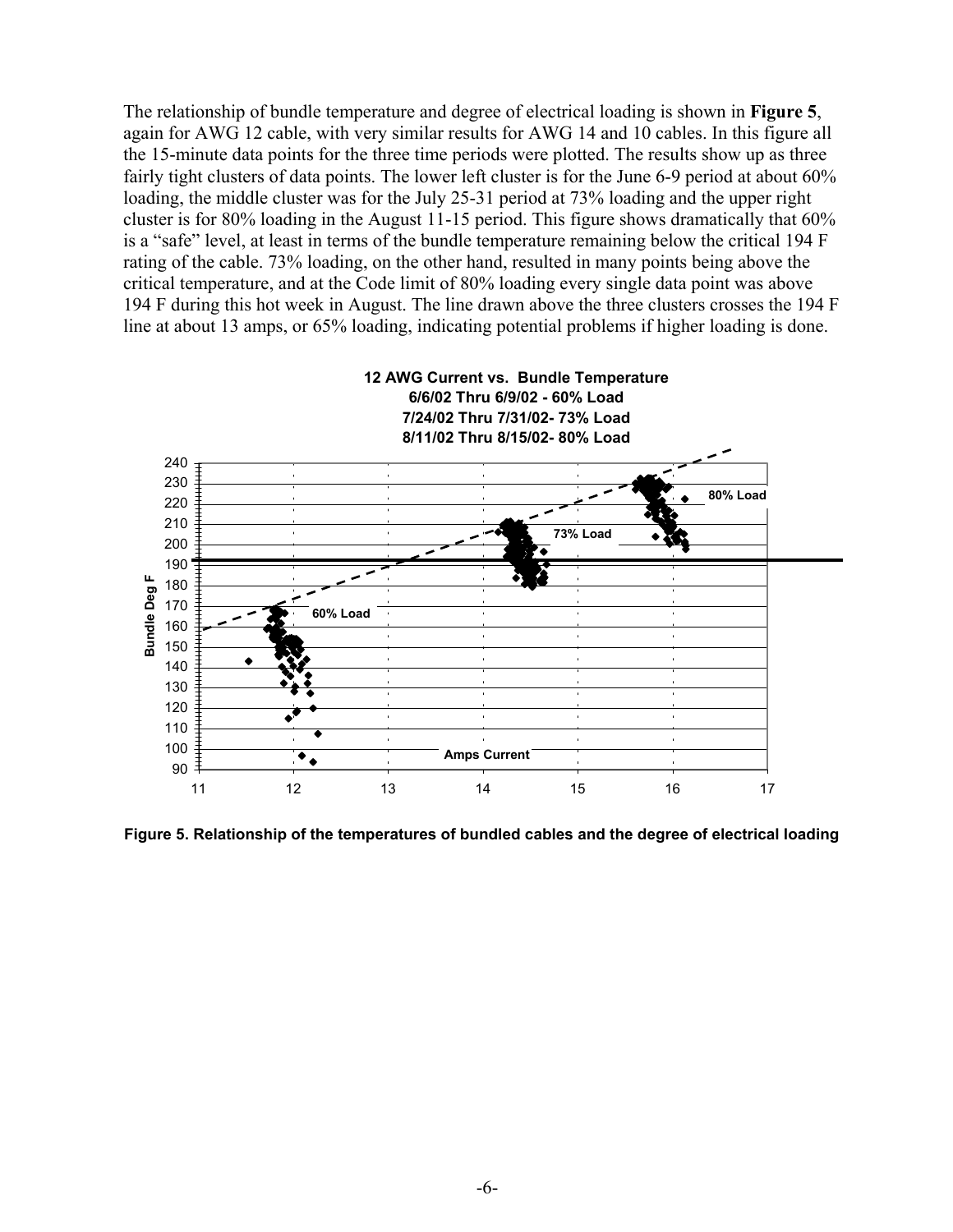To factor in the outdoor temperatures, **Figures 6 through 8** show the bundle temperature vs. outdoor temperature for first the 60% loading, then 73% loading, and finally 80% loading of the AWG 12 cables. In all cases it is seen that there is a trend for the bundle temperature to rise as the outdoor temperature rises (to as high as 113 F in the hot days of a Las Vegas summer).



**12 AWG Outdoor Temp Versus Bundle Temp 6/6/02 Thru 6/9/02, Nominal 60% Loading**

**Figure 6. 60% loading** 



**12 AWG Outdoor Temp Versus Bundle Temp**

**Figure 7. 73% loading**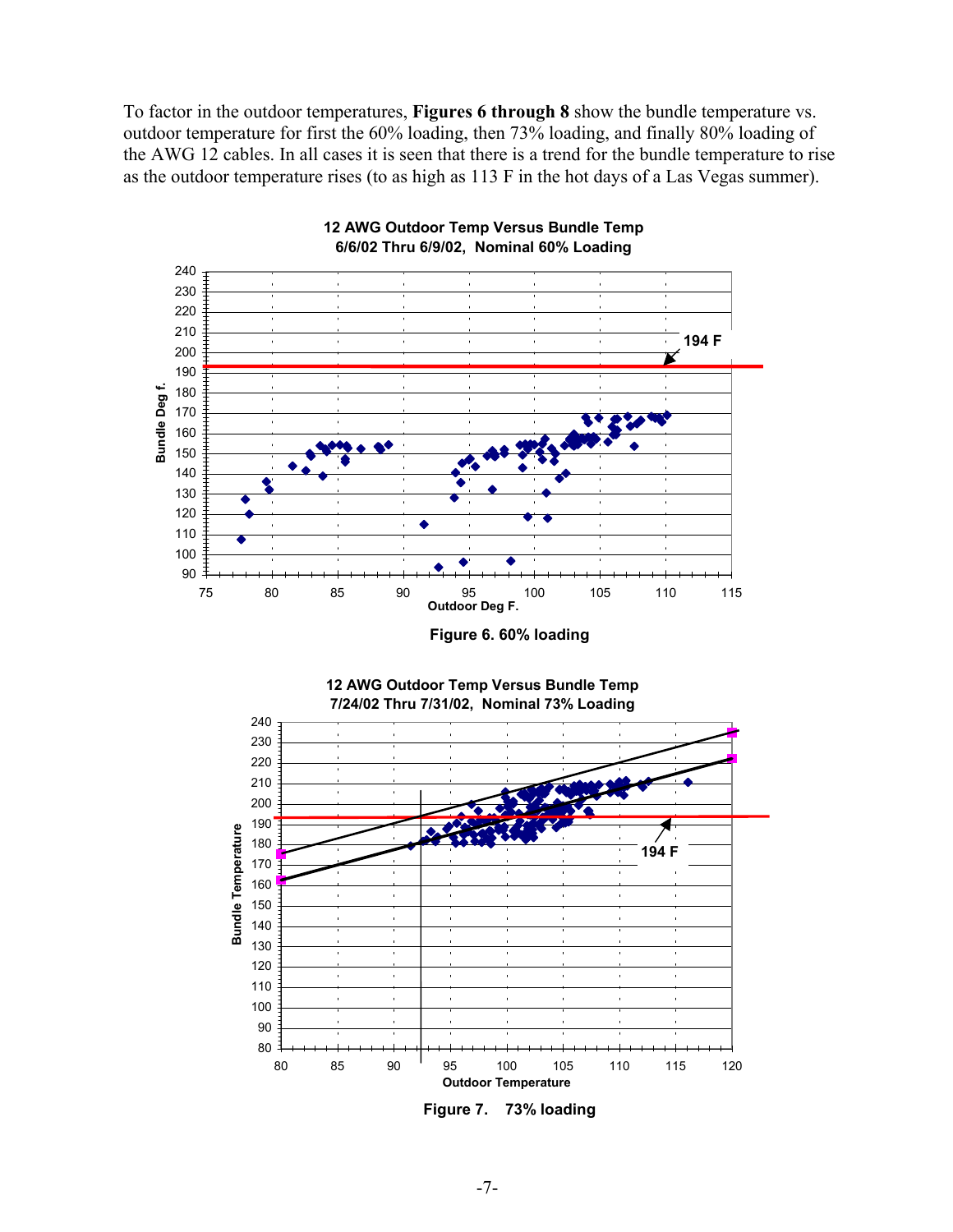

#### **12 AWG Outdoor Temp Versus Bundle Temp 8/11/02 Thru 8/15/02, Nominal 80% Loading**

**Figure 8. 80% loading** 

Since the data in Figure 7 straddle the critical 194 F limit for NM-B cable, a linear regression analysis was made of these data. The result was the line sloping upward to the right, which passes through the center of the data. Another line was drawn parallel to the trend line until the last data point was touched, so that more than 99% of the data points fell below the line. When this line was extended to the left it crossed the 194 F line at an outdoor temperature of about 93 F. This should be a good estimate of the maximum outdoor temperature at which the specific level of loading (73% in this case) would be acceptable in a top-plate location such as was used in the experiment.

Similar analyses were not made for the 60% load level in Figure 6, since all the data points fall below the 194 F level, nor for 80% loading in Figure 8, since all the points are above the failure point for NM-B cable.

It should be noted that a similar analysis of 73% loading of the AWG 14 data crossed the critical line at 87 F and the AWG 10 cable crossed at 92 F. For whatever reason both those sizes ran consistently hotter than the AWG 12 conductors shown here.

No fires or short circuits resulted from the experiment, but undoubtedly dangerous conditions were present in the top-plate bundle.